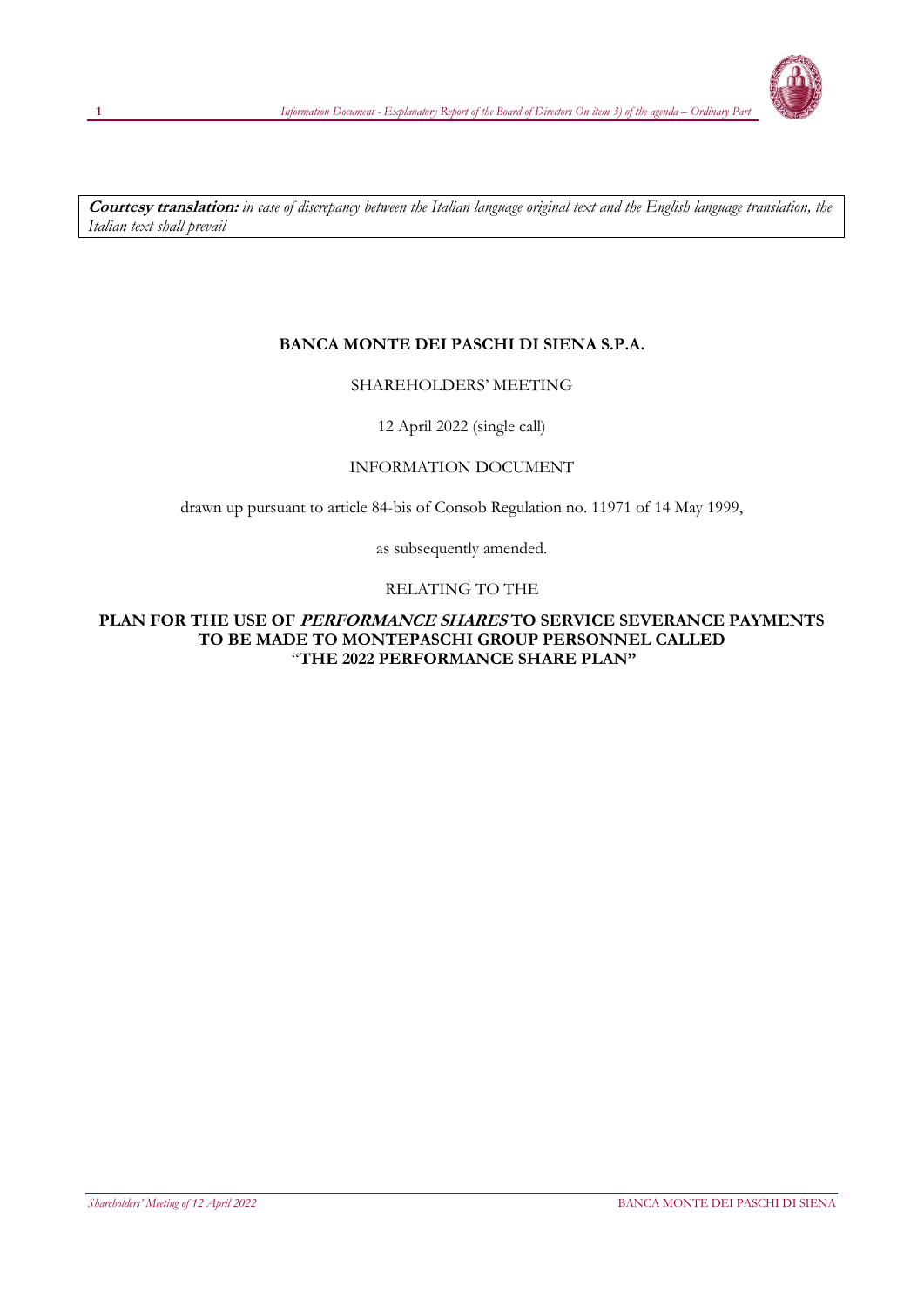

## **INFORMATION DOCUMENT DRAWN UP PURSUANT TO ARTICLE 84-BIS OF CONSOB REGULATION NO. 11971 OF 14 MAY 1999, AS SUBSEQUENTLY AMENDED.**

#### **Premise**

The Montepaschi Group's Remuneration Policies (as defined below) - set out in the Group's 2022 Remuneration Report and subject to prior approval by the Shareholders' Meeting of Banca Monte dei Paschi di Siena S.p.A. ("**BMPS**" or the "**Bank**") - provide, in compliance with the applicable remuneration regulations (see below), that some amounts determined upon mutual agreement for **early termination of the employment relationship** or **early termination of office** by Montepaschi Group's ("the Group") "**Identified Staff**" (i.e. employees whose activities have an impact on the Group's risk profile) be partly paid in the form of financial instruments (specifically, shares of the Bank or related instruments).

For this reason, on 2 March 2022 the Bank's Board of Directors, with the positive opinion of the Remuneration Committee, the Risk and Sustainability Committee and the favourable opinion of the Board of Statutory Auditors, also pursuant to article 2389 of the Civil Code, approved - under the terms described below - the guidelines of an annual Performance Share plan to be used for the aforesaid purpose, for a total value equal to **Euro 5 mln** (the "**Plan**"), to be submitted for approval by the Shareholders' Meeting to be held in Siena, Viale Mazzini 23, on 12 April 2022, in single call. In this regard, reference is made to the Directors' Report prepared in accordance with articles 125-ter, paragraph 1, and 114-bis, paragraph 1, of Italian Legislative Decree no. 58 of 24 February 1998 ("**TUF**"), available on the Bank's website [www.gruppomps.it](https://www.gruppomps.it/en/corporate-governance/shareholders-meeting-and-bod/shareholders-meeting-and-bod.html) *Corporate Governance section - Shareholders' Meetings and BoD.*

The characteristics of the Plan are aligned with those provided for by applicable laws on remuneration and bonus policies and practices, more specifically the Supervisory Provisions of the Bank of Italy (see Bank of Italy Circular, no. 285 of 17 December 2013 as subsequently amended and supplemented, Part One, Title IV, Chapter 2, hereinafter the "**Circular**").

Additionally, again in compliance with the provisions of the Circular and the Group's Remuneration policies, the performance shares will be used only for disbursing part of any amount granted to Potential Beneficiaries (as defined below) within the framework of employment termination or early termination of office agreements, for the portion exceeding the cost of the notice period ("**Severance**").

In this respect, it is also noted that, since Severance amounts are classified as variable components of remuneration, the recognition and disbursement of any such amounts shall take place only in the presence of the relative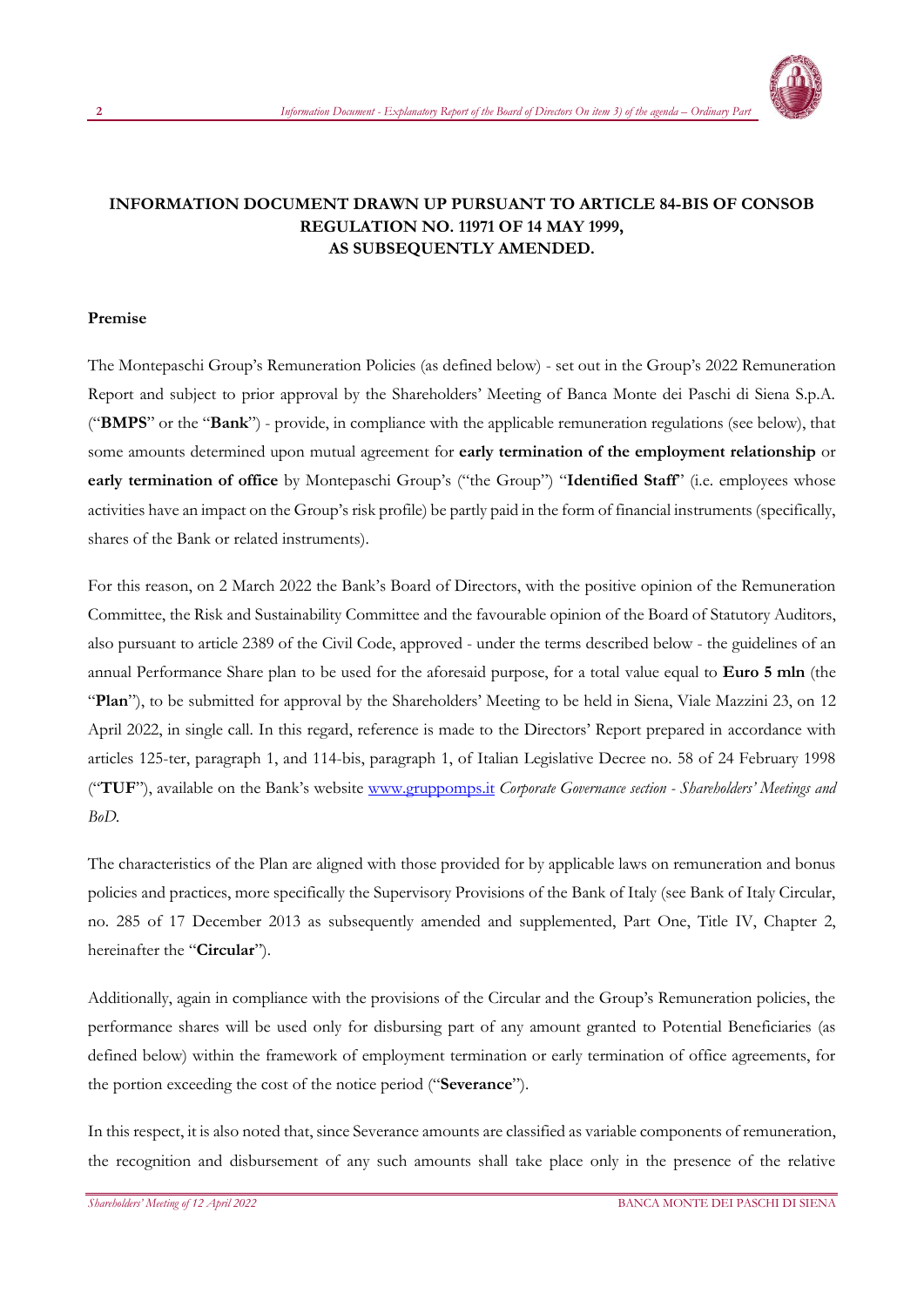

prerequisites, in accordance with legislation and regulations, applicable at the time in question, with Remuneration policies and in accordance with any guidelines by the relative authorities.

This information document is drawn up in accordance with article 84-bis of the regulation adopted by Consob with resolution no. 11971 of 14 May 1999, as subsequently amended ("**Issuers' Regulation**"), and in line with the guidelines contained in Schedule 7 of Annex 3A of the Issuers' Regulation, even with respect to the numbering of the relevant paragraphs.

This information document may be updated and/or supplemented, pursuant to article 84-bis, paragraph 5 of the Issuers' Regulation, during the Plan's implementation phase, with the information which is currently unavailable, and in any case as soon as it is available.

Please note that, for the purpose of the detailed information contained herein, the Plan is to be considered "of major importance" pursuant to article 114-bis, paragraph 3 of the TUF and article 84-bis, paragraph 2 of the Issuers' Regulation.

## **DEFINITIONS**

For the purposes of this information document, the terms indicated below have the following meaning

| <b>Directors</b>              | The executive directors of the Bank and the Group.                                                                                                                                                           |
|-------------------------------|--------------------------------------------------------------------------------------------------------------------------------------------------------------------------------------------------------------|
| <b>Shares</b>                 | The Bank's ordinary shares.                                                                                                                                                                                  |
| <b>Beneficiaries</b>          | The Identified Staff of the Group who have been granted Severance to be paid<br>partly in the form of financial instruments, in accordance with current legislation.                                         |
| Circular                      | Bank of Italy's Circular no. 285 of 17 December 2013 as subsequently amended<br>and supplemented - Supervisory provisions for banks - Title IV, Chapter 2,<br>Remuneration and bonus policies and practices. |
| <b>Civil Code</b>             | The Italian Civil Code, approved by Royal Decree no. 262 dated 16 March 1942,<br>as subsequently amended.                                                                                                    |
|                               | Corporate Governance Code The corporate governance code for listed companies prepared by the Corporate<br>Governance Committee and sponsored by Borsa Italiana S.p.A., in force at the<br>time.              |
| <b>Remuneration Committee</b> | The Bank's Remuneration Committee in office at the time.                                                                                                                                                     |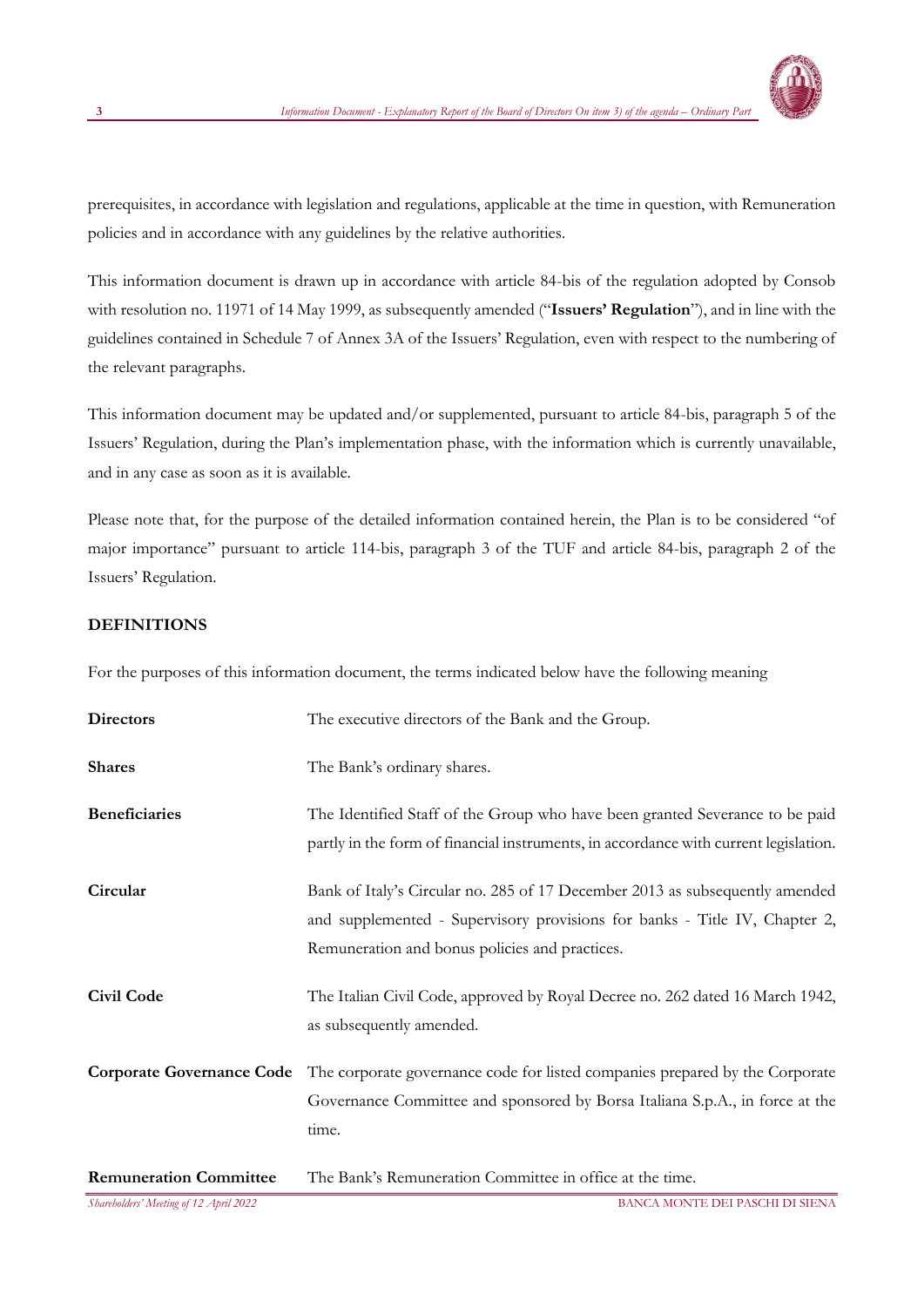

| <b>Risk and Sustainability</b><br>Committee | The Bank's Risk and Sustainability Committee in office at the time.                                                                                                                                                                                                                                                                   |
|---------------------------------------------|---------------------------------------------------------------------------------------------------------------------------------------------------------------------------------------------------------------------------------------------------------------------------------------------------------------------------------------|
| <b>Individual Communications</b>            | The contractual documentation and communications sent to the individual<br>Beneficiaries also in relation to the Severance indemnity.                                                                                                                                                                                                 |
| <b>Board of Directors</b>                   | The Bank's Board of Directors in office at the time.                                                                                                                                                                                                                                                                                  |
| Date of Approval                            | The date of final approval of the Regulations by the Board of Directors.                                                                                                                                                                                                                                                              |
| Date of Determination                       | The date on which the amount of Severance due to each Beneficiary is<br>determined by the competent body of the Bank (or a different date indicated in<br>an Individual Communication);                                                                                                                                               |
| <b>Business Day</b>                         | Each calendar day except Saturdays, Sundays and other days when the Milan<br>Stock Exchange is usually not open for trading.                                                                                                                                                                                                          |
| <b>Identified Staff</b>                     | Personnel whose professional activities have an impact on the risk profile of the<br>entity, identified annually on the basis of a structured and formal assessment<br>process defined on the basis of the Circular 285/2013 (Bank of Italy) and the<br>Regulatory Technical Standards (EU Delegated Regulation n. 923 of 25/3/2021). |
| <b>Remuneration Policies</b>                | The Group Remuneration Policies in force at the time, as presented in the<br>"Remuneration policy and report" document, pursuant to article 123-ter of the<br>consolidated law on finance, approved by the Shareholders' meeting of Banca<br>Monte dei Paschi di Siena.                                                               |
| <b>Potential Beneficiaries</b>              | Employees and/or Directors of the Montepaschi Group, considered in the<br>Identified Staff cluster, who, in accordance with the Circular and the<br>Remuneration Policies, can be recipients of Severance, a portion of which to be<br>paid in financial instruments.                                                                 |
| <b>Performance Share Portion</b>            | The portion of Severance to be paid in Performance Shares in accordance with<br>the Circular and the Remuneration Policies.                                                                                                                                                                                                           |
| Relationship                                | The employment and/or directorship relationship between the Beneficiaries and<br>the Bank or the other Group companies.                                                                                                                                                                                                               |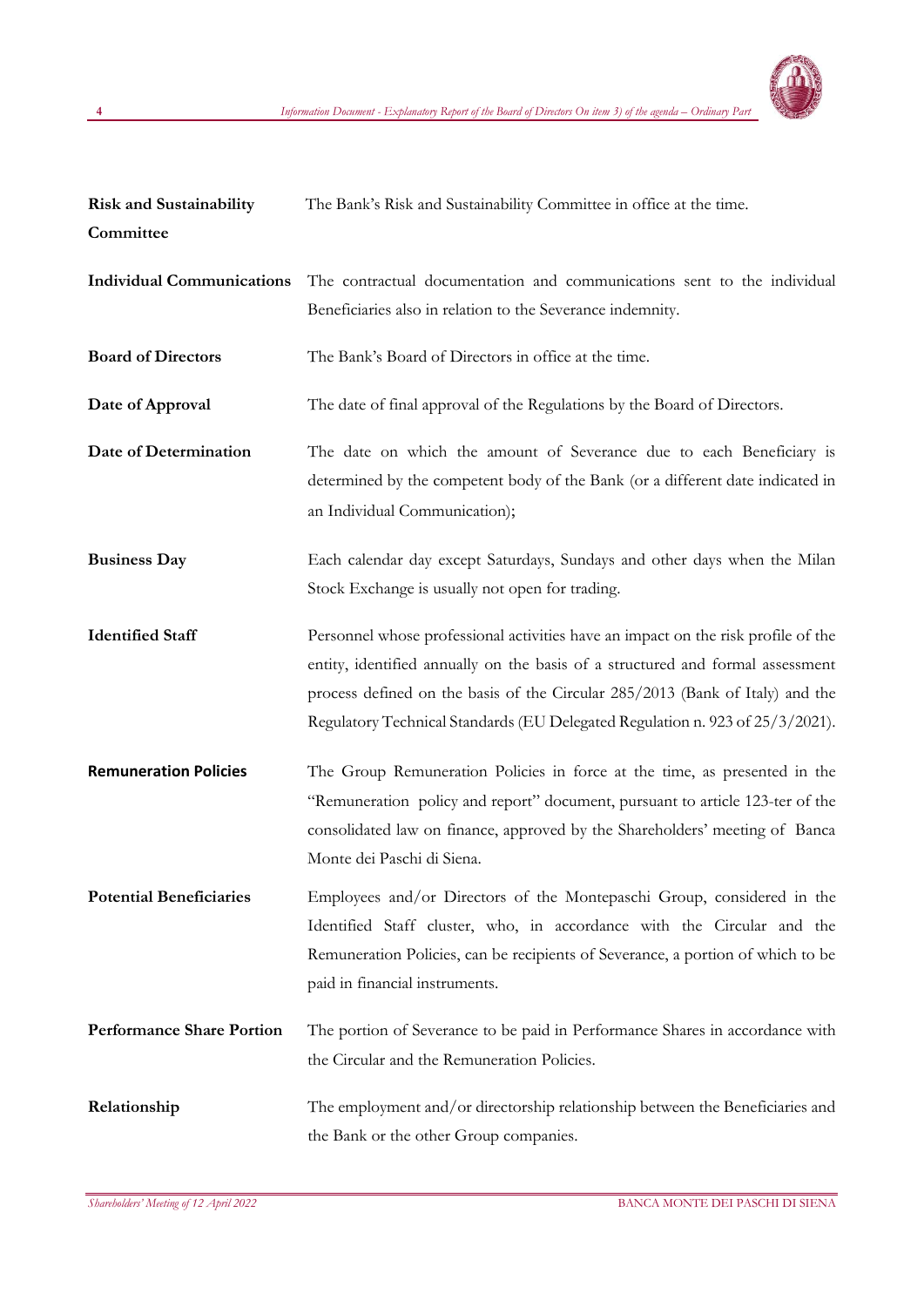

| Regulations             | The Plan Regulations pursuant to article 3.2.                                       |
|-------------------------|-------------------------------------------------------------------------------------|
| Remuneration policy and | The "Remuneration policy and report" document pursuant to article 123-ter of        |
|                         | the                                                                                 |
| report                  | consolidated law on finance,                                                        |
| Severance               | The amounts acknowledged to Beneficiaries within the framework of early             |
|                         | termination of employment agreements (for the portion exceeding the cost of         |
|                         | the notice period and excluding the legally-applicable employment termination       |
|                         | indemnity) or early termination of office agreements, to be partly paid in the form |
|                         | of financial instruments in accordance with the Circular Supervisory Provisions     |
|                         | and the Remuneration Policies (including therein the remuneration of any non-       |
|                         | compete clauses, for the amount exceeding one year's fixed remuneration of the      |
|                         | Beneficiary).                                                                       |
| <b>TUB</b>              | (Testo Unico Bancario, Consolidated Banking Act) Legislative Decree no. 385 of      |
|                         | 1 September 1993, as subsequently amended.                                          |
| <b>TUF</b>              | (Testo Unico Finanza, Consolidated Financial Act) Legislative Decree no. 58 of      |
|                         | 24 February 1998, as subsequently amended.                                          |
| <b>Normal Value</b>     | The normal value of the Shares (determined pursuant to article 9, paragraph 4 of    |
|                         | TUIR - Consolidated Income Tax Act).                                                |

**\* \* \* \* \***

#### **1. Beneficiaries**

The recipients of the Plan are the Directors and the Personnel of the Montepaschi Group ("**Group**"), included within the scope of "Identified Staff" of the Group (identified based on the criteria established by the regulations in force at the time and approved by the Board of Directors), which, pursuant to the Circular and to the Group's Remuneration Policies, may be the recipients of Severance to be partly paid in financial instruments.

# **1.1 Indication of the recipients who are members of the Board of Directors or the management board of**  the issuer of the financial instruments, of the issuer's parent companies and of the companies directly or **indirectly controlled by the latter.**

*Shareholders' Meeting of 12 April 2022* BANCA MONTE DEI PASCHI DI SIENA The plan is intended for the potential recipients of severance payments , which also include the Directors of the Montepaschi Group and in particular, to date (and subject to any changes during the course of the Plan), the Chief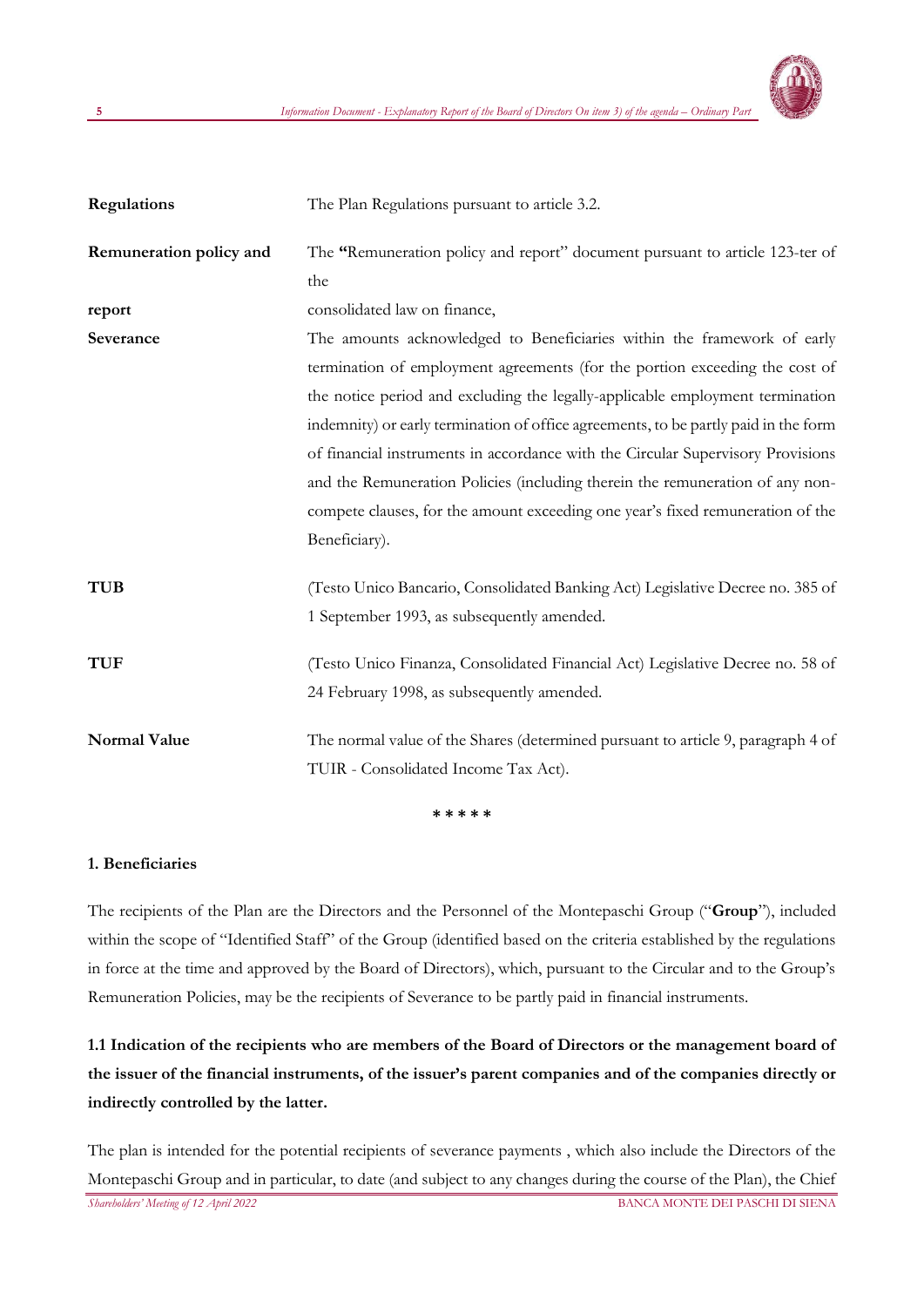

Executive Officer of the Bank and the Chief Executive Officer of the Consorzio Operativo Gruppo Montepaschi S.c.p.A., only in the event of the early termination of employment or the early termination of office during the period of validity of the Plan and for the Beneficiaries of a Severance.

# **1.2 Categories of employees or independent contractors of the issuer of the financial instruments and of the latter's parent companies or subsidiaries.**

The potential recipients of the Plan include employees of the Group, within the scope of the Identified Staff of the Group who are the beneficiaries of Severance to be partly paid in the form of financial instruments during the period of validity of the Plan.

At the time of the publication this information document, approximately 230 Group employees are Potential Beneficiaries of the Plan. However, the number of actual Beneficiaries is likely to be significantly reduced compared to that of Potential Beneficiaries, given that, in accordance with the Remuneration Policies (Section II), only Severance amounts of over Euro 100,000 (and which do not possess the additional characteristics pursuant to paragraph 2.2.3, Section III of the Circular) fall within those to be paid partly in the form of financial instruments, and that company practice allows for this amount to be exceeded in a limited number of cases (more specifically, only in 3 cases in the past 6 years).

There are no categories of employees for which different Plan terms are provided.

# **1.3 Indication of the individuals covered by the Plan belonging to the groups referred to in paragraph 1.3, letters a), b) and c) of Annex 3A, Schedule 7 of the Issuers' Regulation.**

The Plan's potential recipients include individuals belonging to the groups referred to in paragraph 1.3, letters  $a$ <sup>1</sup> and b)<sup>2</sup> of Annex 3A, Schedule 7 of the Issuers' Regulation, only as beneficiaries of Severance to be partly paid in the form of financial instruments during the period of validity of the Plan.

In particular, to date (subject to changes in the current Plan), the Potential Beneficiaries include individuals with managerial responsibilities, who have regular access to inside information and can make managerial decisions that may impact the Bank's evolution and future prospects, namely (in addition to the Bank's CEO, the "Key

<sup>1</sup> Including the General Manager of the Bank (currently also the Chief Executive Officer; see particularly par. 1.1)

<sup>&</sup>lt;sup>2</sup> In fact, to date they are only potential recipients and of which no specific indication can be given, since currently in the Group there are no other executives with strategic responsibilities, who during the year received an overall remuneration greater than the highest overall remuneration paid to a member of the Board of Directors and to the General Managers of the issuer of the financial instruments.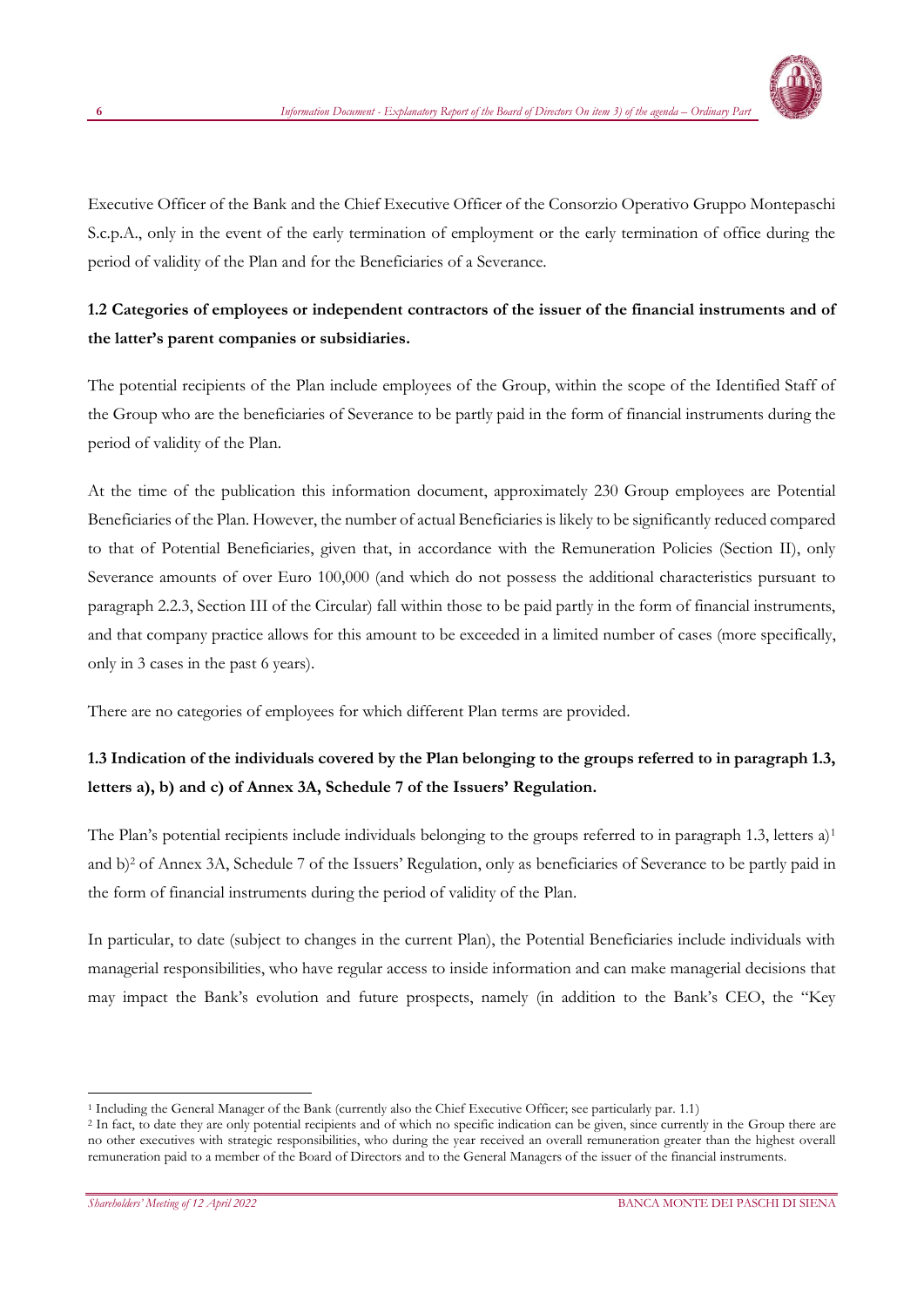

Executives" identified, in accordance with the regulations in force, as the Division managers and the other managers reporting directly to the Chief Executive Officer and Administrative Bodies).

# **1.4 Description and number of beneficiaries, broken down by categories as set out in paragraph 1.4, letters a), b) and c) of Annex 3A, Schedule 7 of the Issuers' Regulation.**

As regards the methods to identify the Plan Beneficiaries, please refer to paragraphs 1.1, 1.2 and 1.3 above.

The description and number, broken down by categories, of the Plan Beneficiaries identified by the Board of Directors as belonging to the categories specified under Schedule 7, paragraph 1.4, letters a) and b) of Annex 3A of the Issuers' Regulation will be provided pursuant to current legislation.

## **2. Reasons behind the adoption of the Plan**

#### **2.1 Objectives to be achieved through the awarding of the plan.**

The Plan aims to enable the Bank to comply with the provisions of the Circular where they dictate that Severance should be paid out in part through financial instruments (in this case, through the allocation of Performance Shares, synthetic financial instruments that may be converted into cash, linked to the performance of the Shares).

At the same time, it aligns the interests of management with the interests of the Shareholders to create mediumterm value.

# **2.2 Key variables, including in the form of performance indicators considered for the purposes of awarding of plans based on financial instruments.**

The Plan provides for the allocation to Beneficiaries of Performance Shares, synthetic financial instruments, which may be converted into a specific amount of money linked to the performance of the Shares to be paid as Severance.

In addition, in line with the 2022 Remuneration Policies, subject to prior approval of the Shareholders' Meeting, verification of the so-called malus conditions is envisaged for each allocation, as identified by the Remuneration Policies in effect at that time.

# **2.3. Elements for the determination of the amount of remuneration based on financial instruments, or criteria for its determination.**

In accordance with the Circular and the Remuneration Policies, a set percentage of the amounts granted to the Beneficiaries as Severance should be paid through the allocation of financial instruments; the percentages differ by cluster of Identified Staff, as indicated in the Bank's Remuneration Policies.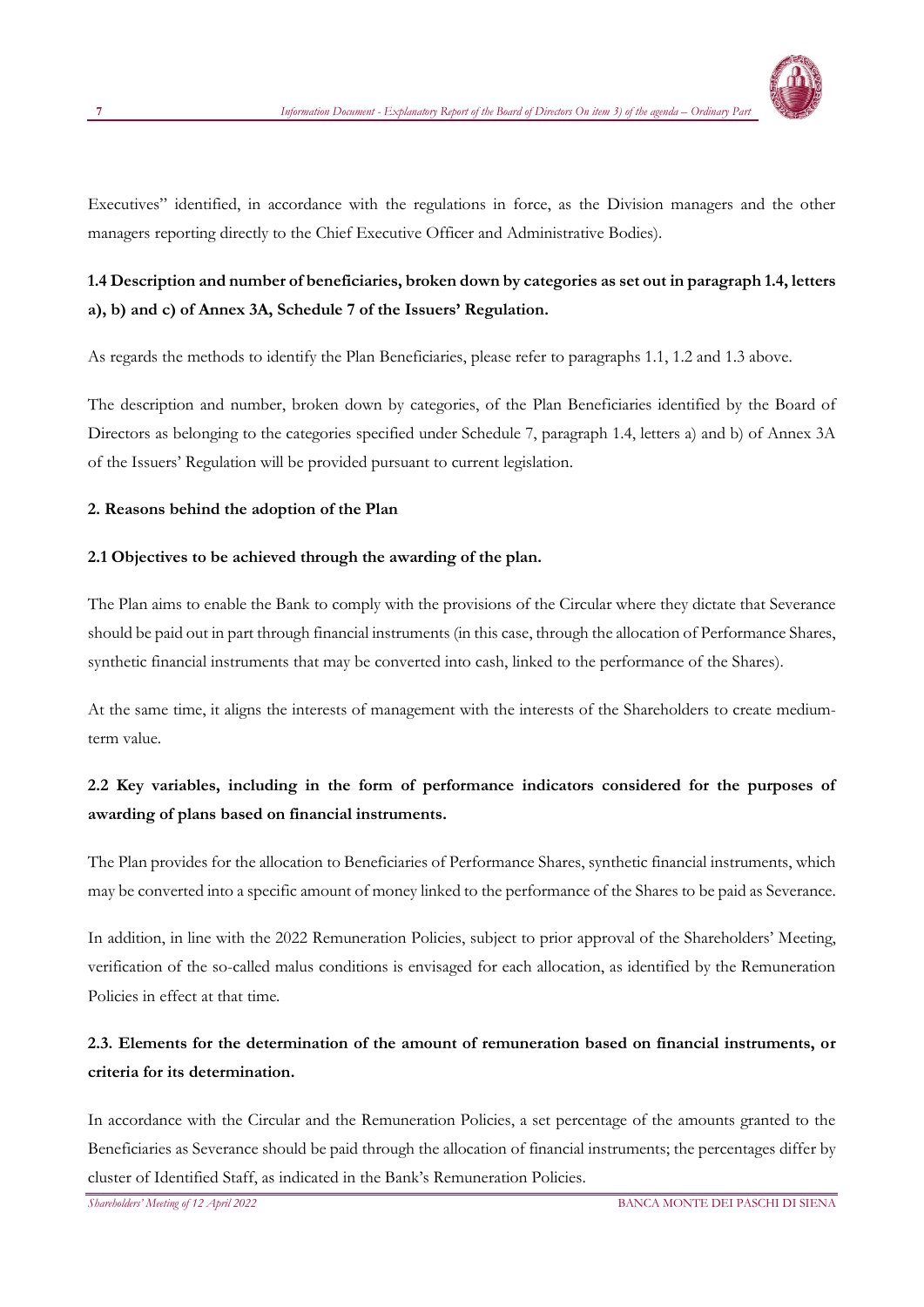

The number of Performance Shares allocated to Beneficiaries will therefore depend on the amount of Severance payable to them and by the percentage in financial instruments applied to the cluster of Identified Staff to which the subject belongs.

**2.4 Reasons for a possible decision to award remuneration plans based on financial instruments not issued by the issuer, such as financial instruments issued by subsidiaries or parent companies or thirdparty entities; in the event that such instruments are not traded on regulated markets, information on the criteria used for determining the value attributable to them.**

#### *Not applicable.*

# **2.5 Evaluations on significant tax and accounting implications that have affected the definition of the Plan.**

The accounting standards provide that the allocation of Performance Shares related to the variable remuneration of the personnel is accounted for on the income statement as a cost in function of the services provided in the reference period (service condition). The cost is equal to the value of the payment at the time of allocation, adjusted for the probabilistic elements related to the Plan (actuarial parameters, etc.). In the event of complete implementation of the Plan, the cost of the variable remuneration in Performance Shares, as noted above, is equal to **Euro 5 mln**. This cost does not take account of the share volatility during the holding period, and must be allocated over the entire vesting period that is expected to close upon activation of the Plan, once the necessary conditions have been met (it being understood that payment of the deferred amounts will be subject to the conditions provided for at that time under paragraphs 3.4 and 4.6 below). The Performance Shares will be subject to taxation and social security contributions in accordance with prevailing law in the country of tax residence of each Beneficiary. For better Plan structuring, it is also laid down that the CEO be specifically vested with the authority to devise an appropriate "hedging" strategy to protect the Bank against the risk of volatility of the shares used as fundamental parameter for payment of the sums in the cases provided for by the Plan. The estimated annual cost of such hedging strategy will total approximately 6% per year of the value of the Performance Shares.

This funding is included in the financial plans approved by the bank and communicated to the market. The potential annual cost, for the entire group, related to the hedging, regarding the underlying stock financial risk, estimated, according to the current market conditions, in 6.5% of the corresponding performance shares (amount not necessarily representative of any future cost to be incurred) could be added to the above-mentioned nominal amount.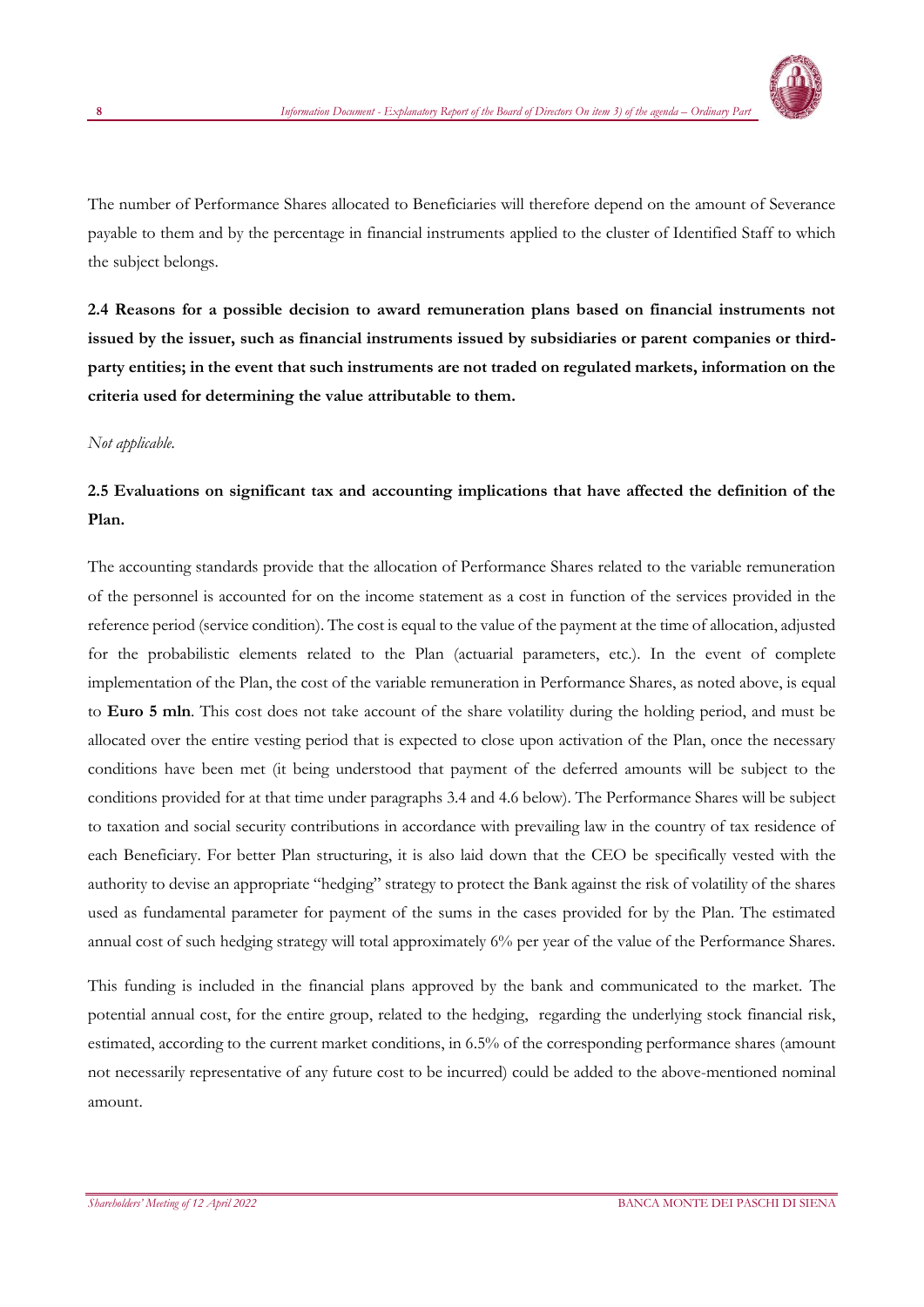

# **2.6 Support to the Plan, if any, by the Special Fund for the promotion of employees' profit sharing, referred to in article 4, paragraph 112 of Law no. 350 of 24 December 2003**

The Plan does not receive any support from the Special Fund for the promotion of employees' profit sharing, referred to in article 4, paragraph 112 of Law no. 350 of 24 December 2003.

## **3. Approval process and timing of the allocation of the instruments**

# **3.1 Scope of powers and functions delegated by the shareholders' meeting to the Board of Directors to implement the Plan.**

During the meeting held on 2 March 2022, the Board of Directors decided to submit the following proposed resolution to the Shareholders' Meeting:

- *1. "to authorize the Plan for the use of Performance Shares for the payment, in 2022, of any Severance amounts to "Identified Staff" of the Montepaschi Group, who are beneficiaries of the Plan, in accordance with current legislation, in the event that, based on a mutual agreement for the early termination of employment or termination of office, amounts have been agreed and a portion of the same is to be allocated, in accordance with current legislation, in the form of financial instruments, under the terms and procedures described above, as well as contained in the information document provided to Shareholders pursuant to article 84-bis of the Issuers' Regulation;*
- *2. to vest the Board of Directors and the CEO, separately from each other, with express authority to sub-delegate, all the broadest powers required or useful:*
	- *a. to implement this resolution and provide information to the market, prepare and/or finalise and sign any document necessary or useful to implement the aforementioned Plan, and adopt any further measure that is necessary, or simply useful, for the implementation of the resolution, also with reference to Identified Staff of the Group companies, providing them with indications in this regard so that they can adopt the necessary and appropriate decisions in order to fully implement this resolution, as well as carrying out any regulatory activity, also at the request of the supervisory authorities;*
	- *b. to make any change and/or addition to this resolution and to the aforementioned documents that constitute an integral part hereof (without altering their substance), as necessary or appropriate to adjust them to any new intervening legal provisions, regulations, corporate governance codes or guidelines of regulatory agencies and/or supervisory authorities."*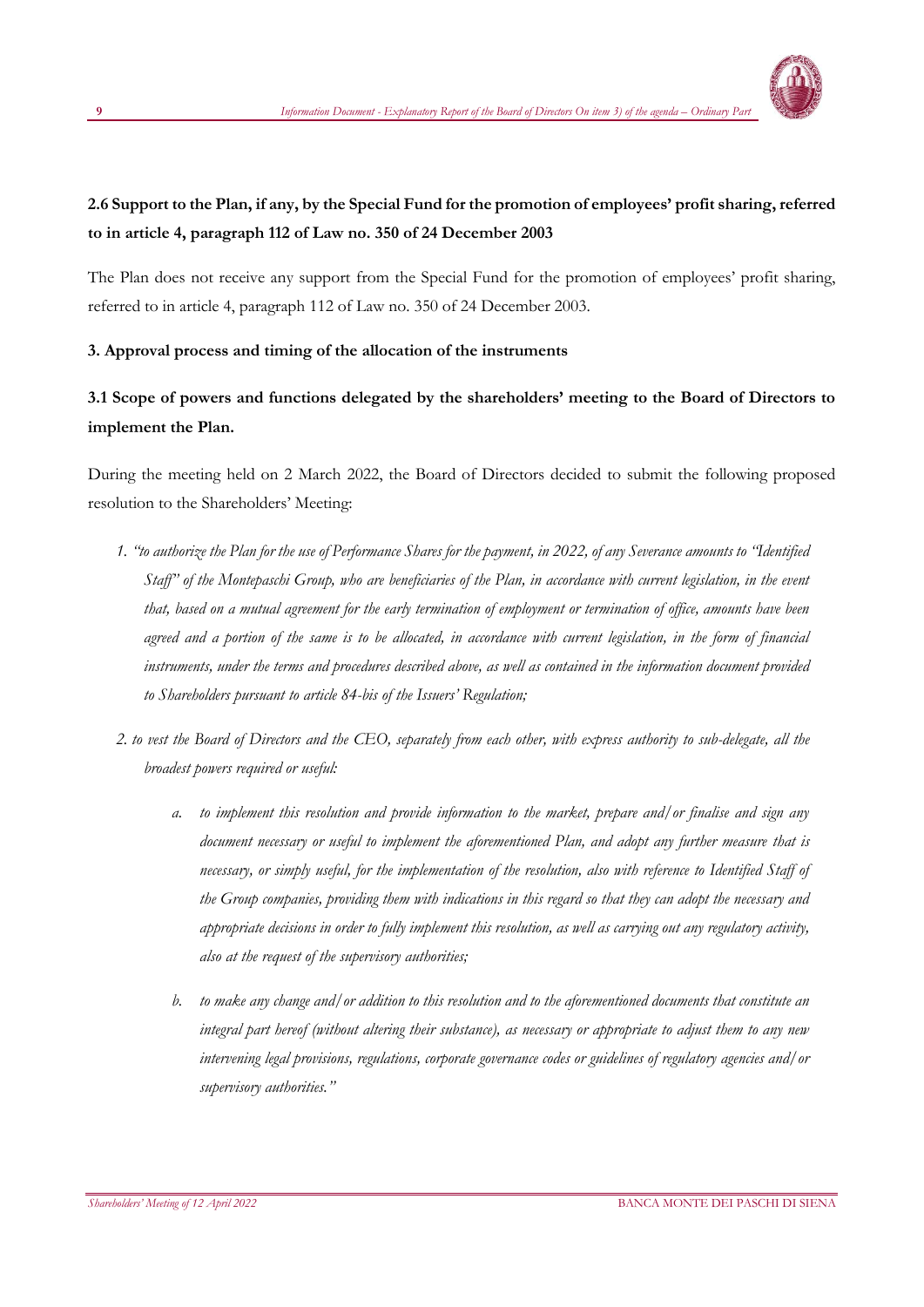

The Board of Directors shall take its decisions after hearing the non-binding opinion of the Remuneration Committee, and the opinion of the Board of Statutory Auditors, in the cases covered by article 2389, paragraph 3 of the Civil Code.

Information on the criteria to be adopted by the Board of Directors in relation to the decisions that will implement the Plan and the content of these decisions shall be communicated in accordance with the laws and regulations applicable at the time.

## **3.2 Individuals responsible for the administration of the Plan; roles and responsibilities.**

Under the Plan, the Board of Directors is granted all the powers necessary to implement it, including, purely by way of an example, that of approving, within the framework of the Remuneration Policies approved by the Shareholders' Meeting, proposals regarding:

- the Plan Regulations and any updates;
- allocation of Performance Shares to the beneficiaries of the Plan.

To the extent permitted by the regulations, in force at the time, the Board of Directors may delegate its powers to the CEO or other Director(s), with the support of the Chief Human Capital Officer Division, and/or confer specific powers to perform any activity related to the management of the Plan.

## **3.3 Any existing procedures for Plan revision in connection with changes in key objectives.**

In the event of:

- a) extraordinary operations on the Bank's capital not expressly covered by the Regulations, including but not limited to: mergers, demergers, capital reductions due to losses through cancellation of shares, increases of the Bank's capital, whether free or paid, offered to shareholders with or without option rights, which may be fulfilled through transfers in kind, grouping or splitting of shares;
- b) changes in the legislation, regulations or Corporate Governance Code;
- c) recommendations from the regulatory bodies and/or the Supervisory Authority; or
- d) other events likely to affect the Shares or the Plan;

the Board of Directors shall make, independently and without further approval from the Bank's Shareholders' Meeting, any changes and additions to the Regulations as it deems necessary or appropriate to maintain the substantial and financial contents of the Plan unchanged to the extent permitted by the legislation and provisions applicable at the time.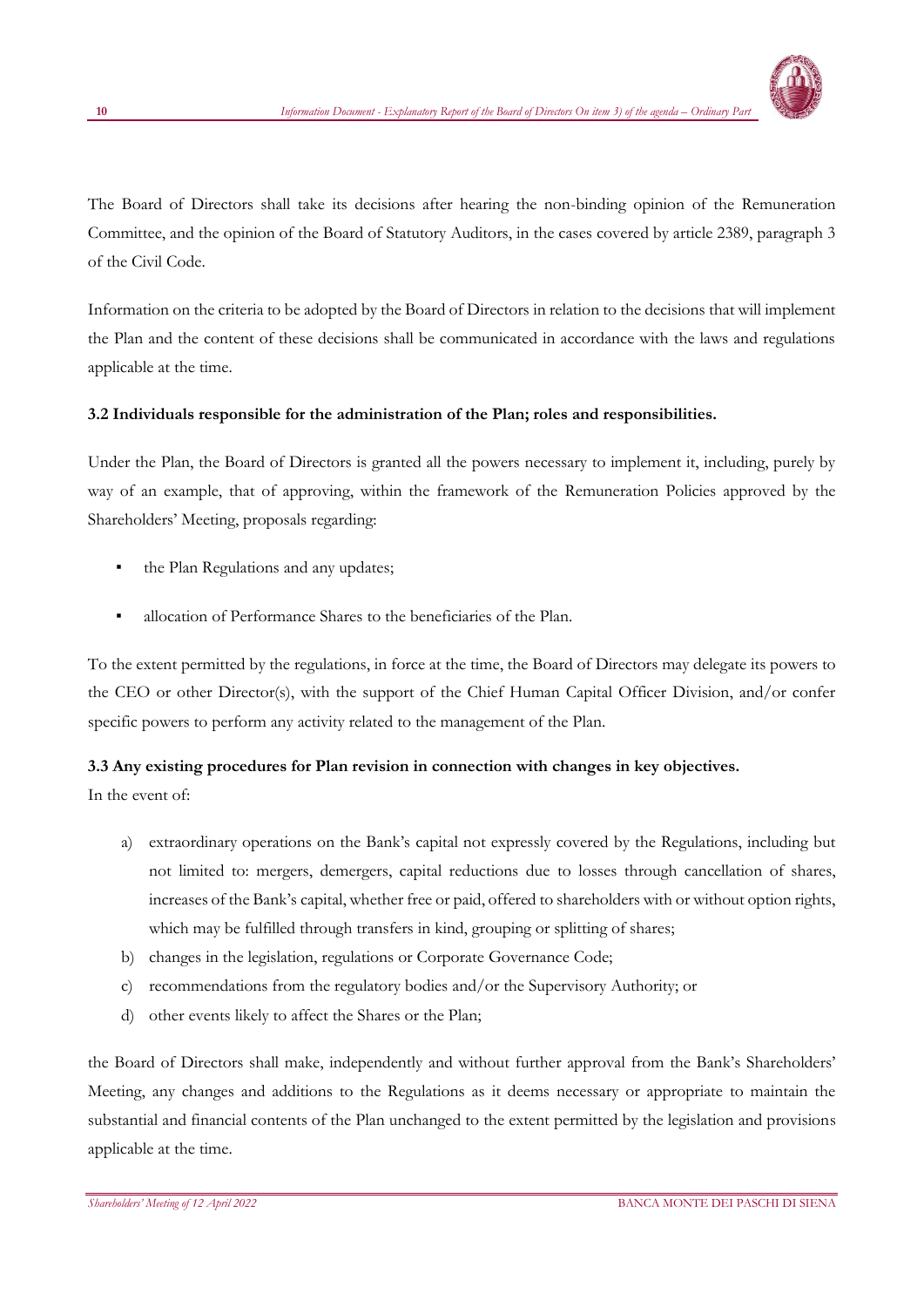

# **3.4 Description of the procedures to determine the availability and allocation of the financial instruments on which the plan is based.**

The implementation of the Plan involves, under the terms and conditions set out in the Regulations, the allocation of Performance Shares, synthetic shares that may be converted into a specific value in cash to be paid to the Beneficiary as part of a mutual agreement for the early termination of employment or the early termination of office (Severance).

Once calculated, the Performance Share Portion will be allocated to Beneficiaries on the dates set out in the Remuneration Policies - dividing the Performance Share Portion by the Normal Value of the Shares - at the date of signing a Severance Agreement or at the date specified in the Individual Communications.

The Performance Shares allocated are then converted into a sum of money to be paid to the Beneficiaries on the expiry date of the relevant minimum holding periods (see below, paragraph 4.6), by multiplying the number of Performance Shares allocated by the Normal Value of the Shares on that date.

# **3.5 Role of each Director in determining the characteristics of the plan; possible conflicts of interest of the directors concerned.**

The Potential Beneficiaries of the Plan include the Bank's Directors. In this case, the Board's resolution to allocate Performance Shares shall be adopted in accordance with the provisions of article 2391 of the Civil Code and, to the extent applicable, of article 2389 of the Civil Code and article 53, paragraph 4 of the TUB.

# **3.6 For the purposes of the requirements in article 84-bis, paragraph 1, the date of the decision taken by the body responsible for proposing approval of the plan to the Shareholders' meeting, and the date of the proposal of the remuneration committee (if any).**

The Plan is subject to approval by the Shareholders' Meeting, upon a proposal from the Board of Directors decided by resolution on 2 March 2022 following the favourable opinion of the Remuneration Committee on 23 February 2022, of the Risk and Sustainability Committee on 25 February 2022 and of the Board of Statutory Auditors.

# **3.7 For the purposes of the requirements in article 84-bis, paragraph 5, letter a), the date of the decision taken by the competent body with regard to the allocation of the instruments, and the date of any proposal to that body by the Remuneration Committee (if any).**

The Shareholders' Meeting, as the body responsible for approving the Plan and the relative Information Document, shall be convened for 12 April 2022 in single call.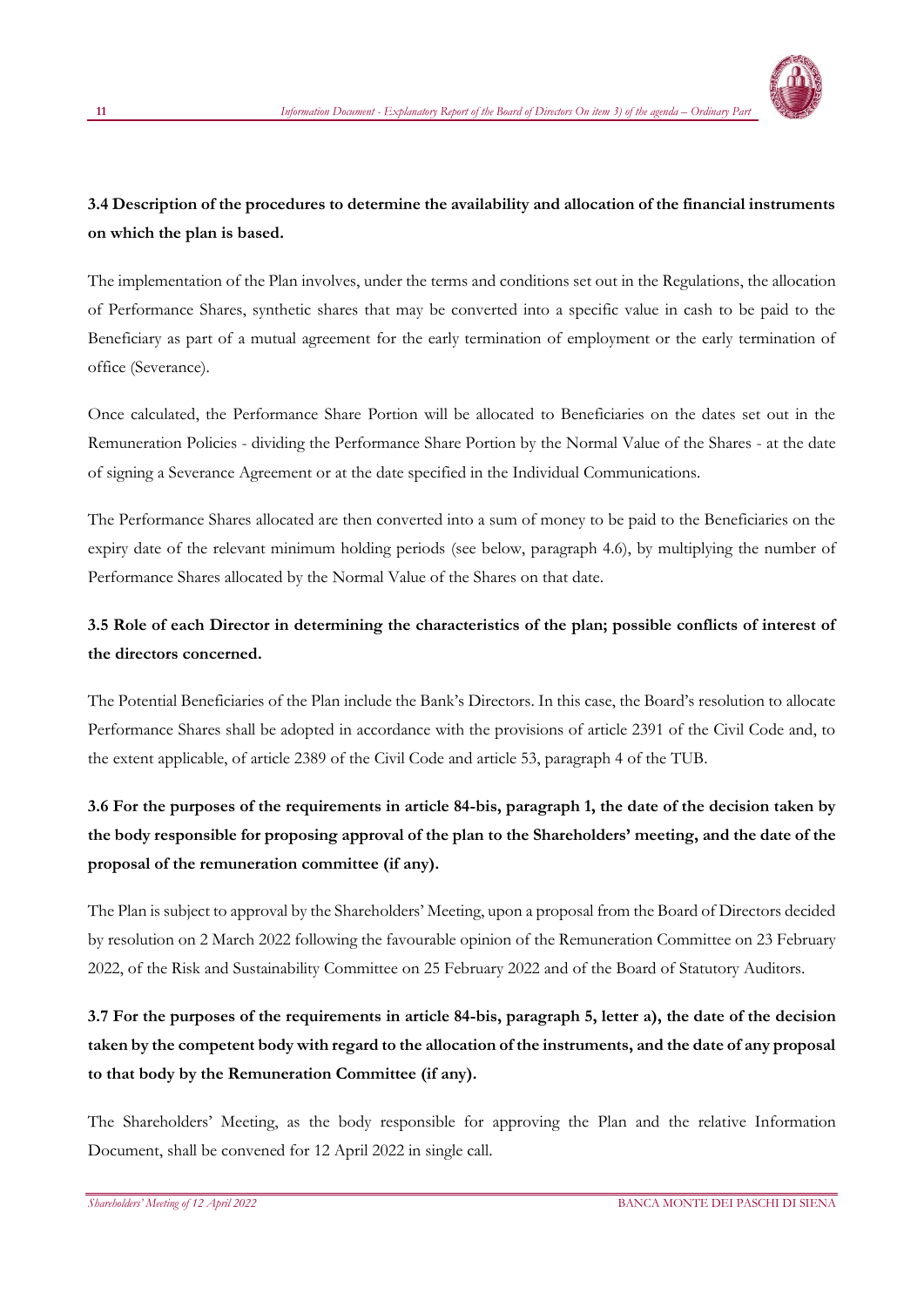

The information required in connection with the latter by article 84-bis, paragraph 5, letter a) of the Issuers' Regulation (or in any case under the laws and regulations applicable from time to time) and currently not available will be provided in accordance with the applicable law.

# **3.8 Market price recorded on the aforesaid dates for the financial instruments on which the plan is based, if traded on regulated markets.**

The reference price of the shares on the electronic equity market organised and managed by Borsa Italiana S.p.A., at the end of the stock market session pursuant to the date indicated in the previous paragraph 3.6 (2 March 2022) is Euro 0,842.

**3.9 For plans based on financial instruments traded on regulated markets, the terms and procedures in respect of which the issuer takes account, as part of the identification of the timing of the allocation of the instruments in the plans' implementation, of the possibility of correlating the timing of: (i) said allocation or any decisions taken in this regard by the remuneration committee; and (ii) the dissemination of relevant information for the purposes of article 17 of (UE) Regulation no. 596/2014; for example, if such information is: a) not already public and likely to have a positive impact on market prices, or (b) already published and likely to have a negative impact on market prices.**

The Board of Directors decided that the Plan should be proposed to the Shareholders' Meeting during the meeting of 2 March 2022.

Considering that the Performance Shares will be allocated only if Severance is granted, the Bank does not deem it necessary to adopt any particular measure with regard to the situations referred to in paragraph 3.9 of Annex 3A to the Issuers' Regulation.

#### **4. Characteristics of the allocated instruments**

#### **4.1 Description of the forms in which the plan is structured.**

The Plan is based on the allocation of performance shares, considered as synthetic financial instruments, which may be converted into sums of money, paid as Severance to personnel, beneficiaries of the Montepaschi Group, whose value depends on the market value of the Shares, according to the procedures described in paragraph 3.4 above.

No credit instruments will be given.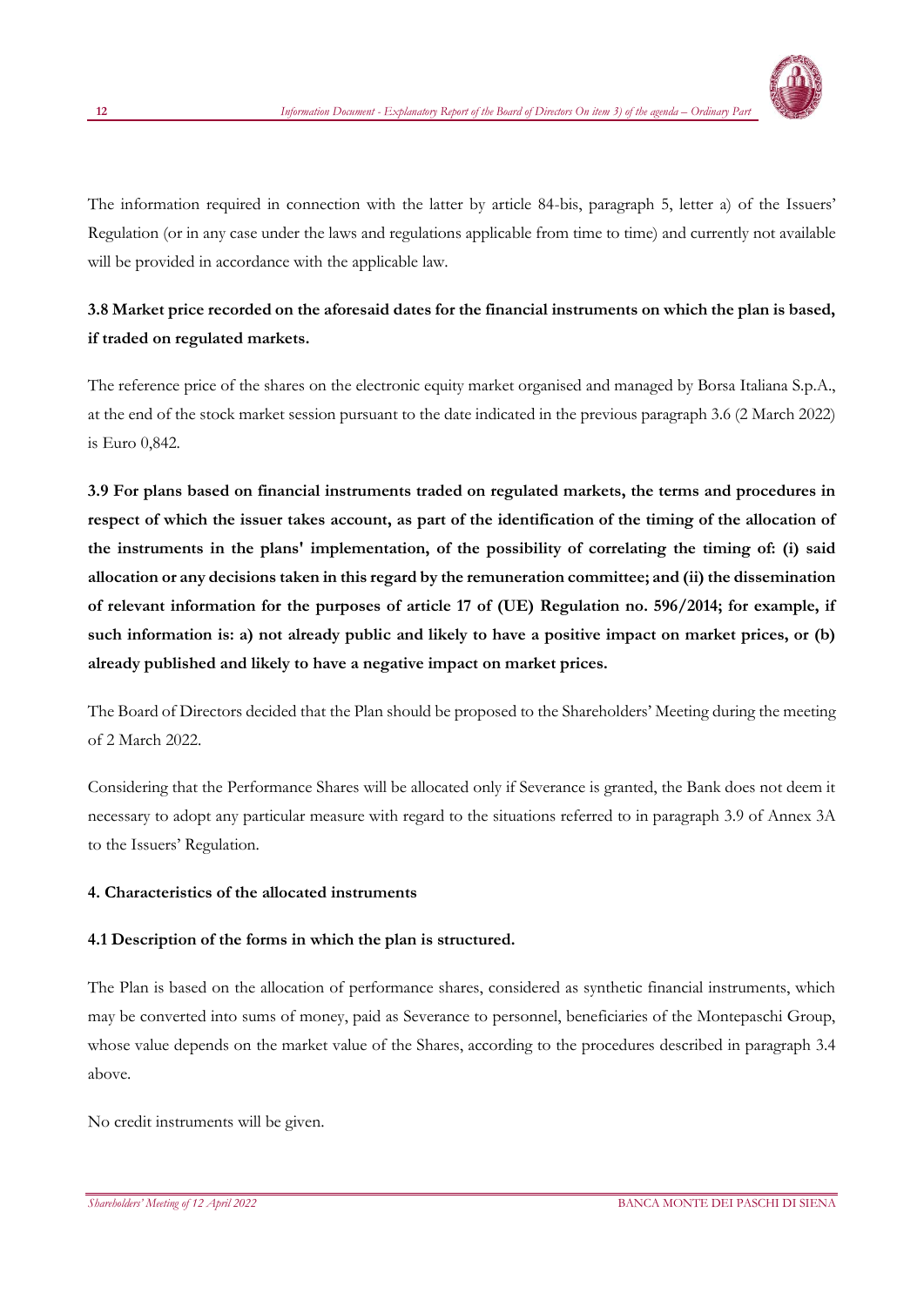

# **4.2 Indication of the period of actual implementation of the Plan, including reference to possible multiple cycles.**

The Plan is annual, and will therefore be implemented with reference to Performance Shares for the payment of any Severance granted to the Beneficiaries within the period of validity of the 2022 Remuneration Policies, namely until approval of the subsequent Remuneration Policies, it being understood that the allocation of Performance Shares will subsequently take place also in future years as a result of deferral and minimum holding mechanisms as set out in the Remuneration Policies, as detailed in paragraph 4.6 below.

## **4.3 End of the Plan.**

The Plan will expire on the date referred to in paragraph 4.2 above.

The foregoing is without prejudice to the minimum holding requirements specified in paragraph 4.6 below, which will remain effective until expiry of the period laid down therein.

# **4.4 Maximum number of financial instruments, also in the form of options, allocated every fiscal year to the persons identified by name or to the listed categories.**

Because of the characteristics of the Performance Shares, it is not possible to indicate a maximum number of Performance Shares which can potentially be allocated. As noted in the introduction, their estimated total maximum value is equal to **Euro 5 mln**.

# **4.5 Procedures and terms of implementation of the Plan, specifying whether the actual allocation of the instruments is subject to the occurrence of certain conditions; description of such conditions and results.**

The allocation of Performance Shares depends on the Severance amount that may have been agreed for a Beneficiary, in accordance with the relevant criteria provided for in the relevant legislation in force and in the Remuneration Policies approved by the Shareholders' Meeting.

As set forth in the Circular and the Remuneration Policies, the Bank and its subsidiaries reserve the right to apply ex post correction mechanisms intended, among other things, to reflect corporate performance levels once the risks actually taken have been accounted for, and to take into consideration individual behaviours.

In particular, as already mentioned in previous paragraph 2.2, checks are conducted for each allocation to identify the existence of the conditions defined as malus, as set out in the Remuneration Policies.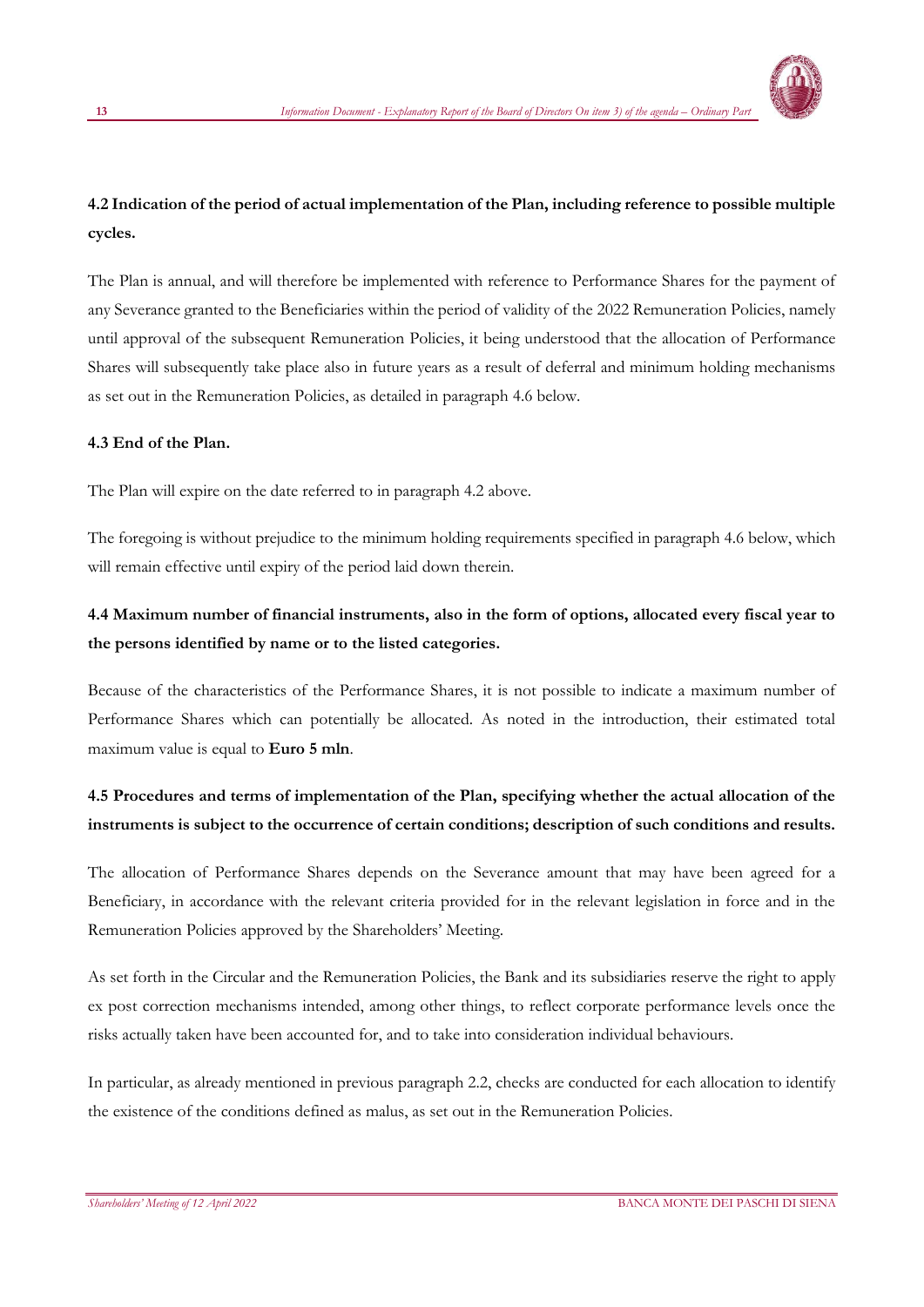

Any amounts allocated under the Plan may also be subject to repayment (claw-back) in the cases provided for by Remuneration Policies and Individual Communications.

**4.6 Any availability constraints existing on the options or the shares received through the exercise of the options, with particular reference to the period within which it is allowed or forbidden to subsequently transfer them to the company or to third parties.**

The right to participate in the Plan will be granted to the Beneficiaries on a personal basis and cannot be transferred by agreement inter vivos nor be subject to constraints or be the subject of other acts of disposal for any reason whatsoever.

In accordance with the Circular and the Remuneration Policies, part of the Performance Shares will be allocated as soon as the Severance is granted ("up-front portion"), while the remainder will be allocated on a deferred basis over a total period of four/five years ("deferred portion").

The Performance Shares allocated up-front will be converted into cash to be paid to the Beneficiaries only at the end of the minimum holding period of two years after the allocation.

The Performance Shares allocated on a deferred basis - in accordance with the terms set out in the Remuneration Policies in force at the time - will be converted into cash to be paid to the Beneficiaries only at the end of the minimum holding period of one year after the allocation.

**4.7 Description of any termination clauses in relation to the awarding of the plan, in the event that the recipients carry out hedging transactions to neutralise any prohibitions to sell the allocated financial instruments, also in the form of options, or the financial instruments received through the exercise of such options.**

Any of the described above behaviours adopted by the Beneficiaries of the Plan, see par. 4.7, would be considered a Compliance Breach and as such would be treated as provided for by the Remuneration Polices in force at the time.

## **4.8 Description of the effects of termination of employment.**

Clearly, the allocation of the Performance Shares with reference to Severance will necessarily take place once Employment has been terminated.

#### **4.9 Other possible causes of cancellation of the plan.**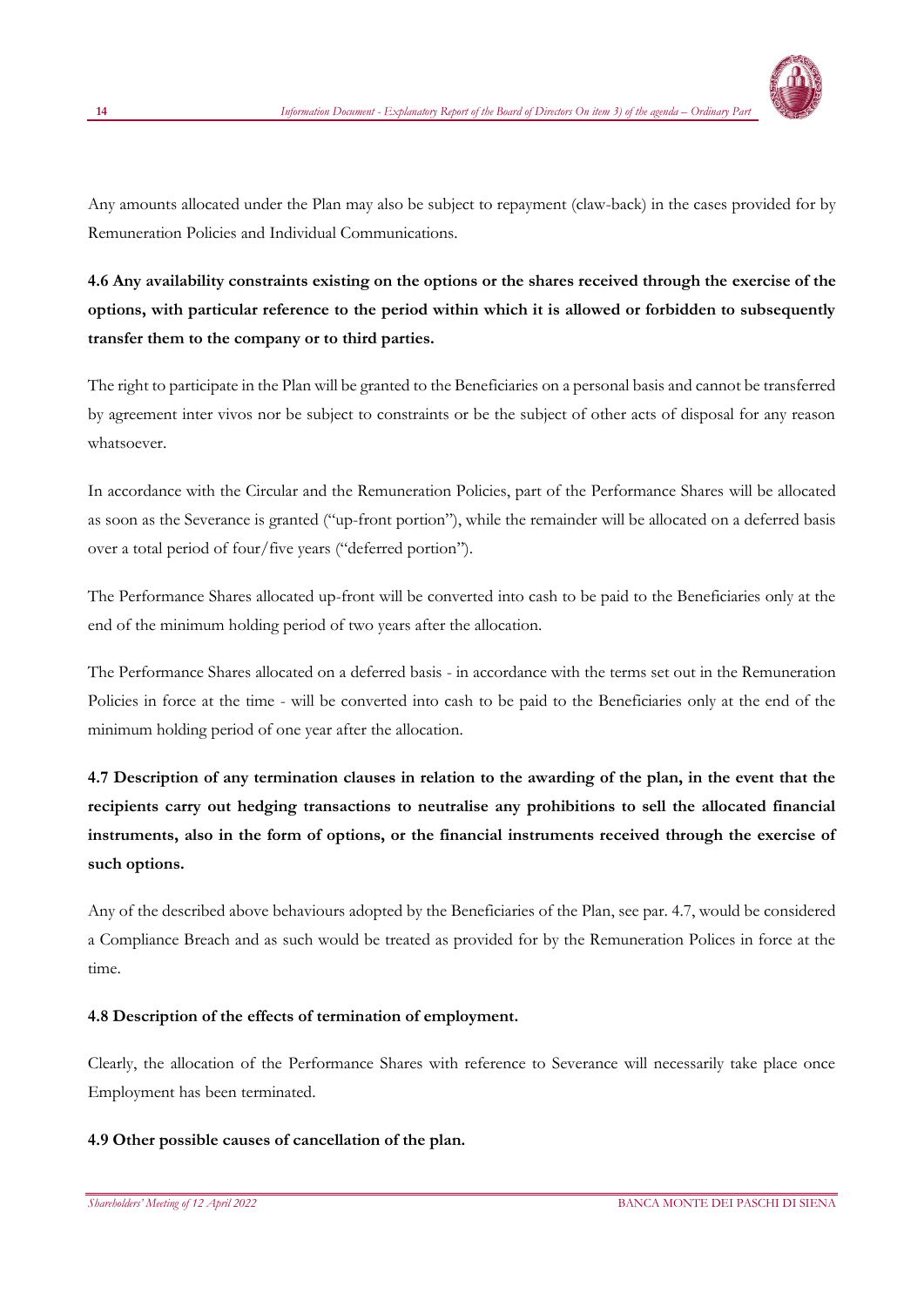

No causes of cancellation of the Plan are envisaged.

**4.10 Reasons behind any provisions for the "redemption" by the company of the financial instruments covered by the plan, in accordance with articles 2357 et seq. of the Civil Code; beneficiaries of the redemption, specifying whether the latter is intended only for particular categories of employees; effects of termination of employment on said redemption.**

The Plan does not provide for a right of redemption by the Bank.

**4.11 Any loans or other benefits that the Bank intends to grant for the purchase of the shares in accordance with article 2358, paragraph 3 of the Civil Code.**

Not applicable to the Plan.

**4.12 Estimate of the expected cost to the company at the date of the allocation, as determined on the basis of already defined terms and conditions, stating the total amount and the amount for each financial instrument.**

The total maximum value of the variable remuneration that may be paid through the allocation of Performance Shares provided for under the Plan is equal to **Euro 5 mln**. This provision has been included in the financial plans approved by the Bank and communicated to the market. As regards the expected expense, please refer to the information in the preceding paragraph 2.5.

#### **4.13 Capital dilution effects of the plan, if any.**

The Plan will have no dilution effects.

#### **4.14 Any limits to the exercise of voting rights and the award of property rights.**

Not applicable to the Plan.

**4.15 If the shares are not traded on regulated markets, all information needed for a complete evaluation of the value attributable to them.**

Not applicable to the Plan.

#### **4.16 Number of financial instruments underlying each option.**

Not applicable to the Plan.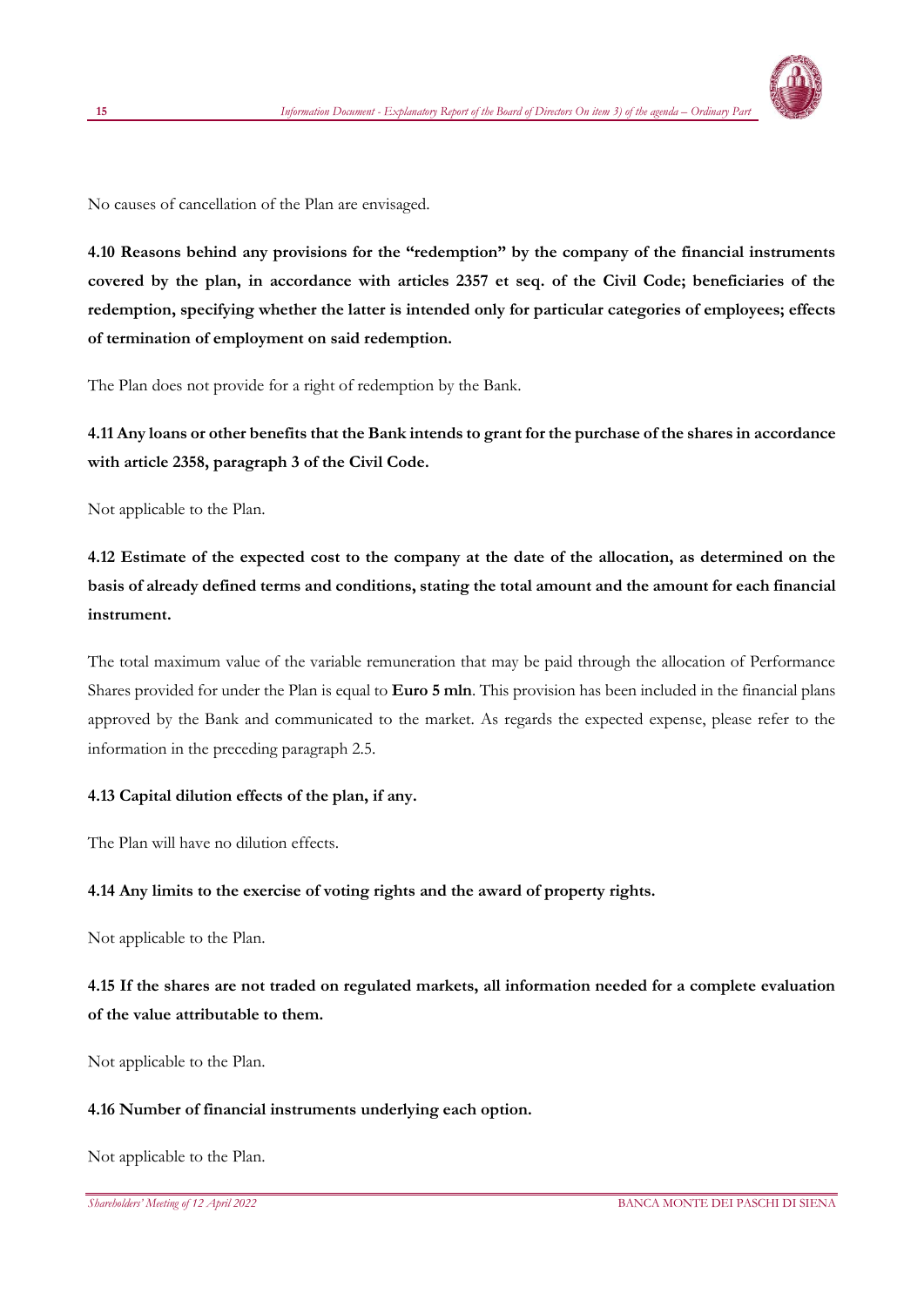

#### **4.17 Expiry of the options.**

Not applicable to the Plan.

**4.18 Method (American or European), time frame (e.g. periods of exercise) and exercise provisions (e.g. knock-in and knock-out clauses).**

Not applicable to the Plan.

**4.19 Exercise price of the option or methods and criteria for its determination, in particular: a) the formula for calculating the exercise price in relation to a given market price; and b) methods for determining the market price taken as reference for calculating the exercise price.** 

Not applicable to the Plan.

**4.20 If the exercise price is not equal to the market price determined as specified in paragraph 4.19.b (fair market value), reasons for this difference.**

Not applicable to the Plan.

**4.21 Criteria on the basis of which different exercise prices are set between the various individuals or categories of recipients.**

Not applicable to the Plan.

**4.22 If the financial instruments underlying the options cannot be traded on regulated markets, state the value attributable to the underlying financial instruments or the criteria for determining the value.**

Not applicable to the Plan.

**4.23 Criteria for the adjustments necessary as a result of extraordinary operations on capital and other transactions involving changes in the number of underlying instruments (capital increases, extraordinary dividends, grouping and splitting of the underlying shares, mergers and demergers, conversion into other classes of shares, etc.).**

Please refer to the comments in paragraph 3.3 above.